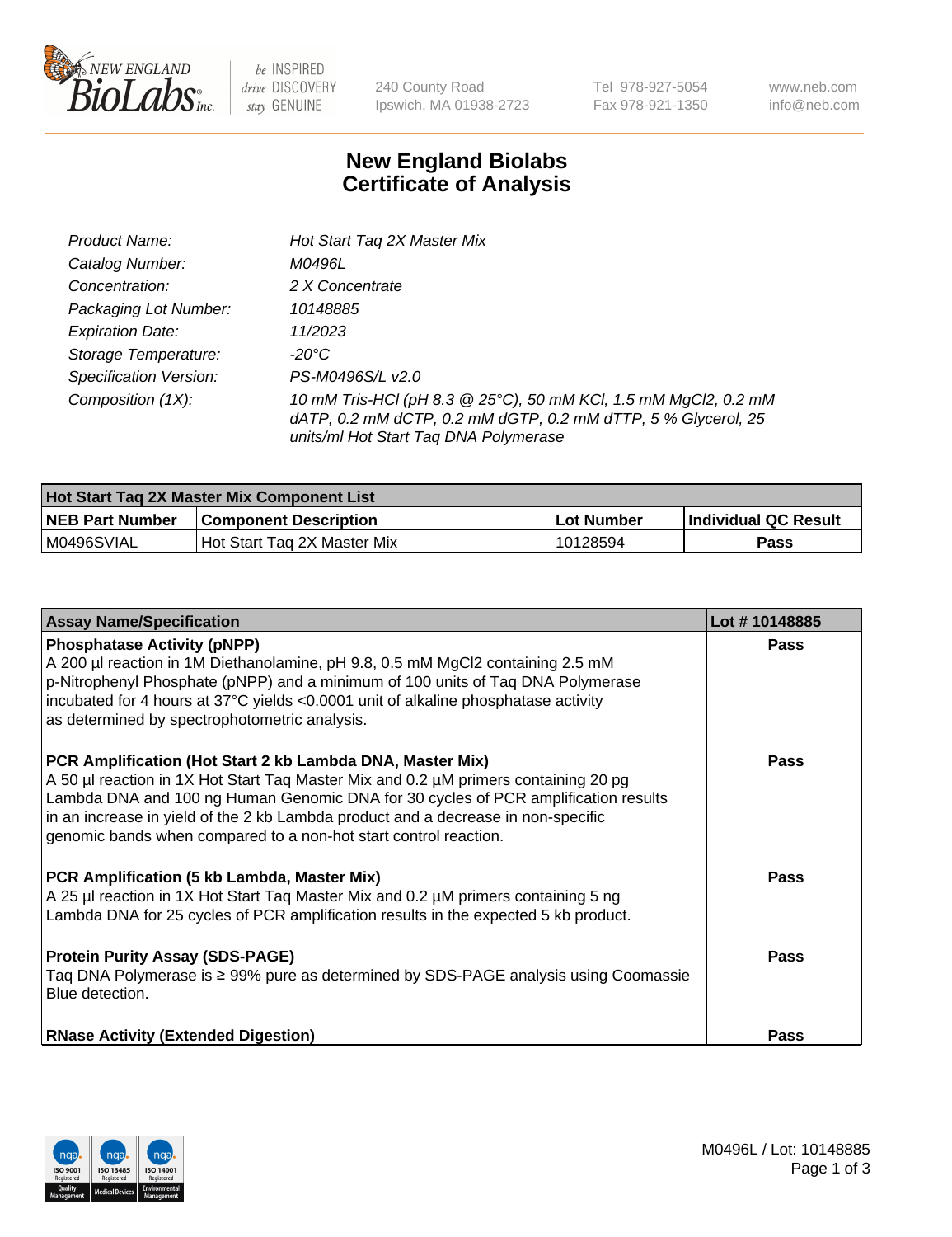

be INSPIRED drive DISCOVERY stay GENUINE

240 County Road Ipswich, MA 01938-2723 Tel 978-927-5054 Fax 978-921-1350

www.neb.com info@neb.com

| <b>Assay Name/Specification</b>                                                                                                                                                                                                                                                                                                                                                                                              | Lot #10148885 |
|------------------------------------------------------------------------------------------------------------------------------------------------------------------------------------------------------------------------------------------------------------------------------------------------------------------------------------------------------------------------------------------------------------------------------|---------------|
| A 10 µl reaction in NEBuffer 4 containing 40 ng of a 300 base single-stranded RNA<br>and a minimum of 1 µl of Hot Start Taq 2X Master Mix is incubated at 37°C. After<br>incubation for 4 hours, >90% of the substrate RNA remains intact as determined by<br>gel electrophoresis using fluorescent detection.                                                                                                               |               |
| qPCR DNA Contamination (E. coli Genomic)<br>A minimum of 5 units of Hot Start Taq DNA Polymerase is screened for the presence of<br>E. coli genomic DNA using SYBR® Green qPCR with primers specific for the E. coli 16S<br>rRNA locus. Results are quantified using a standard curve generated from purified E.<br>coli genomic DNA. The measured level of E. coli genomic DNA contamination is $\leq 1$ E.<br>coli genome. | Pass          |
| Inhibition of Primer Extension (Hot Start, Radioactivity Incorporation)<br>A 50 µl primer extension assay in ThermoPol® Reaction Buffer in the presence of 200<br>µM dNTPs including [3H]-dTTP, containing 15 nM primed single-stranded M13mp18 with<br>2.5 units of Hot Start Taq DNA Polymerase incubated for 16 hours at 25°C yields > 95%<br>inhibition when compared to a non-hot start control reaction.               | <b>Pass</b>   |
| Non-Specific DNase Activity (16 hour, Buffer)<br>A 50 µl reaction in 1X Hot Start Taq Master Mix containing 1 µg of T3 or T7 DNA in<br>addition to a reaction containing Lambda-HindIII DNA incubated for 16 hours at 37°C<br>results in a DNA pattern free of detectable nuclease degradation as determined by<br>agarose gel electrophoresis.                                                                              | <b>Pass</b>   |
| <b>Single Stranded DNase Activity (FAM-Labeled Oligo)</b><br>A 50 µl reaction in ThermoPol® Reaction Buffer containing a 10 nM solution of a<br>fluorescent internal labeled oligonucleotide and a minimum of 25 units of Taq DNA<br>Polymerase incubated for 30 minutes at 37°C and 75°C yields <10% degradation as<br>determined by capillary electrophoresis.                                                             | Pass          |
| <b>Endonuclease Activity (Nicking)</b><br>A 50 µl reaction in ThermoPol® Reaction Buffer containing 1 µg of supercoiled<br>PhiX174 DNA and a minimum of 20 units of Taq DNA Polymerase incubated for 4 hours at<br>37°C and 75°C results in <10% conversion to the nicked form as determined by agarose<br>gel electrophoresis.                                                                                              | Pass          |

This product has been tested and shown to be in compliance with all specifications.

One or more products referenced in this document may be covered by a 3rd-party trademark. Please visit <www.neb.com/trademarks>for additional information.